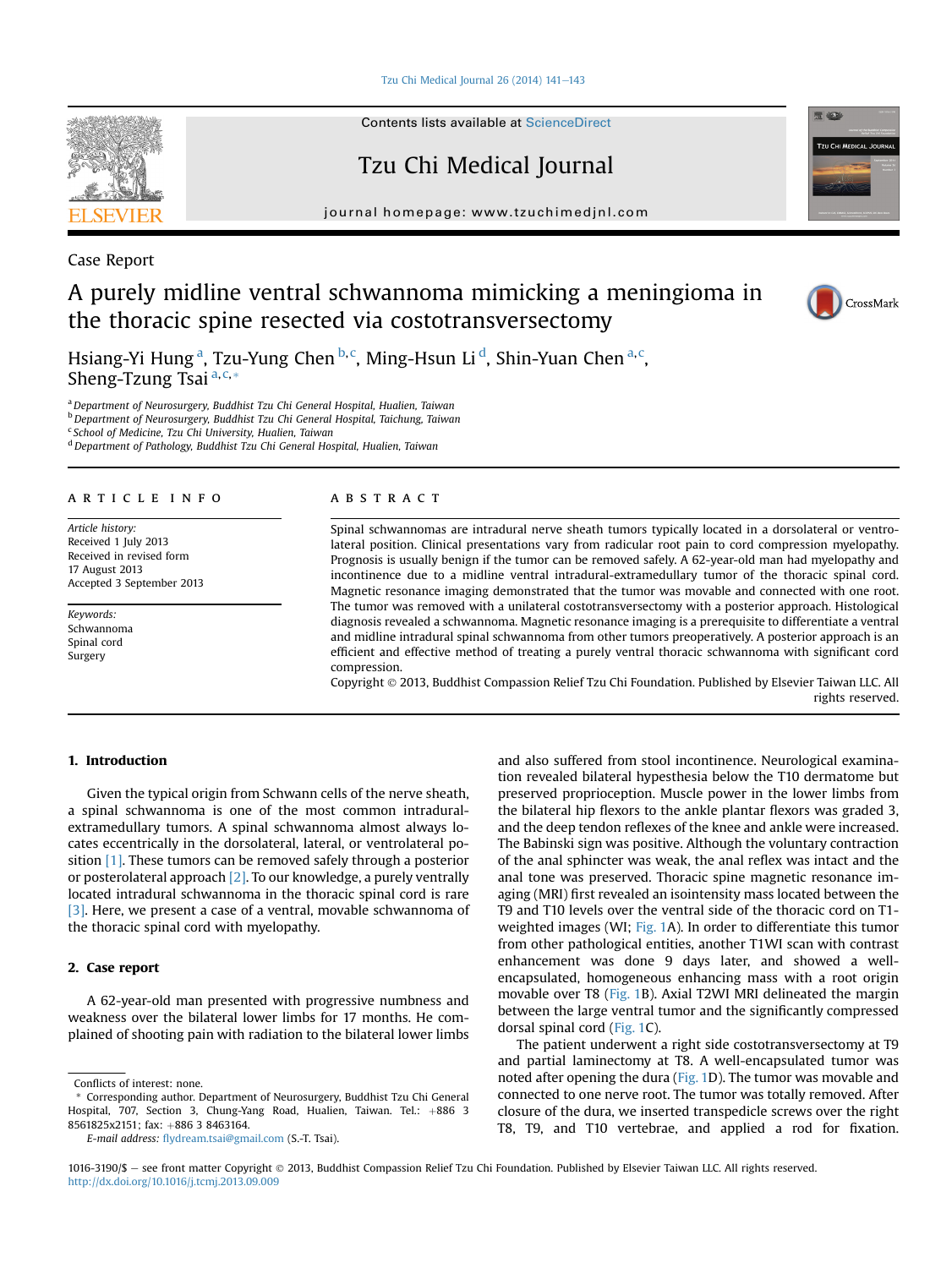<span id="page-1-0"></span>

Fig. 1. (A) A schwannoma is seen as an isointense mass between the T9-T10 levels over the ventral side of the thoracic cord on T1WI. (B) Another T1 scan with contrast enhancement 9 days later shows a well-encapsulated, homogeneous enhanced mass with a root origin (white arrow) movable over T8. (C) The spinal cord is compressed considerably by the ventral midline schwannoma in axial T2WI. (D) Gross picture of the thoracic spinal schwannoma with root connection (asterisk: tumor; black arrow: root).  $T1WI = T1$ -weighted image;  $T2WI = T2$ -weighted image.

Somatosensory-evoked potentials were monitored intraoperatively and remained stable. A pathological examination of the tumor revealed a typical schwannoma, which included Antoni A and Antoni B areas and Verocay bodies (Fig. 2). The patient recovered well without complications. His incontinence improved significantly. Two weeks after the operation, muscle power in the lower limbs recovered to grade 4 and he could walk independently.

## 3. Discussion

Spinal nerve sheath tumors including schwannoma and neurofibroma constitute about one-fourth of intradural spinal tumors and are also the most common intradural extramedullary ones [\[4\].](#page-2-0) The majority of spinal schwannomas originate from dorsal sensory roots. Our report with purely midline and ventral located schwannoma might indicate an alternative origin of tumors of Schwann cell derivation [\[5\].](#page-2-0) Preoperatively, a schwannoma must be differentiated from a meningioma, another common spinal tumor, which has a more varied location but is often situated anterior to the spinal cord  $[6]$ . The initial impression in this case was meningioma. However, most schwannomas are isointense to the spinal cord on T1-weighted images and hyperintense to the cord on T2 weighted images [\[7\]](#page-2-0). The most important finding was that the second preoperative MRI showed that the tumor moved to a different thoracic level with a root connection, which highlights that MRI can provide significant information for surgical planning.

The location of the spinal tumor may be the most important factor in deciding on the surgical approach. A transthoracic



**Fig. 2.** Histological samples show typical features of a schwannoma including Verocay bodies in (A) Antoni A ( $\times$ 400) and (B) Antoni B areas ( $\times$ 100).